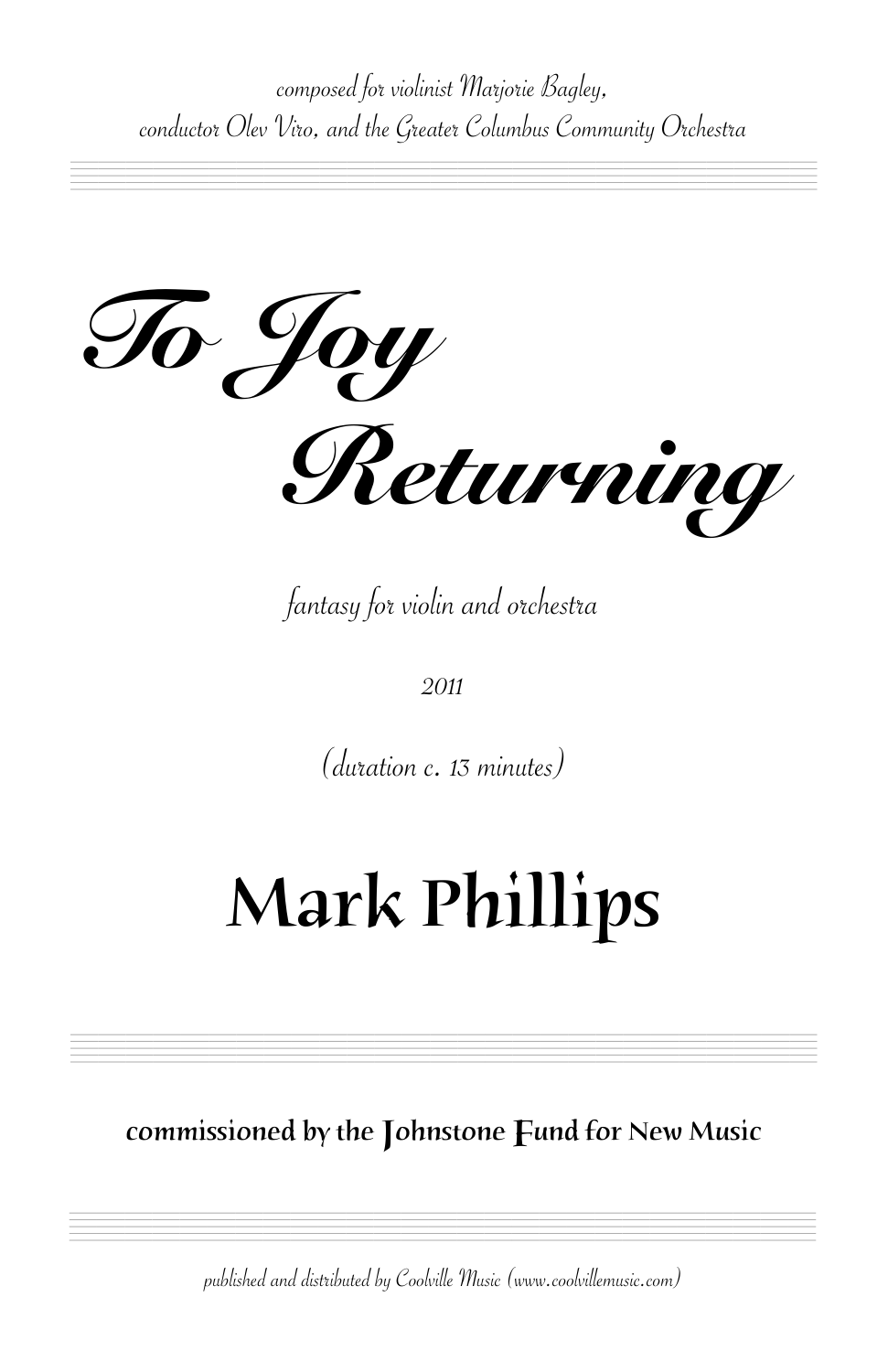===========================

### *instrumentation:*

 $2$  flutes,  $2$  oboes,  $2$  clarinets (in  $\mathbf{B}^\flat$ ),  $2$  bassoons

1  $timeout - 3$   $d$ rums (with range  $\tt F^{\sharp}$ – E)

4 horns (in F), 2 trumpets (in C), 3 trombones, 1 tuba

2 percussionists<br>instruments: large bass, large tam-tam, crash cymbals, suspended cymbal, snare drum, shaker, 4 temple blocks (or woodblocks), triangle, sleigh bells, tambourine

Score is transposed.

===========================

#### *about the composer:*

Mark Phillips won the 1988 Barlow International Competition for Orchestral Music. Leonard Slatkin has conducted his music with the St. Louis Symphony Orchestra, the Cleveland Orchestra, and the NHK Symphony Orchestra of Japan. In 2004 Phillips premiered Turning Two Hundred, a 50-minute commissioned work for orchestra, jazz band, drum corps, handbell choir, electronic music, eight instrumental soloists, video, and dance. Commissioned for a 2005 premiere in Memphis, his Dreams Interrupted has received subsequent performances in Pittsburgh, Duluth, and Athens (Ohio). After a national competition, Pi Kappa Lambda commissioned a chamber work from Phillips, which led to twin premieres of Bushwhacked! in San Antonio in September 2006 at the national conferences of both PKL and the Society of Composers. His music has received hundreds of performances throughout the world —including dozens of orchestra performances — and has been recorded by Richard Stoltzman and the Warsaw Philharmonic Orchestra, the Lark Quartet, and several solo artists. Mr. Phillips has also received awards from the Ohio Arts Council, the Indiana Arts Commission, ASCAP, Meet the Composer, Ohio University, Indiana University, the Delius Composition Competition, and the National Flute Society.

Mr. Phillips is a Distinguished Professor of Music at the Ohio University, where he has taught since 1984. From 1982-84 he was a Visiting Instructor of composition at the Indiana University School of Music. Born in Philadelphia, he holds a B.M. degree from West Virginia University and both an M.M. degree and a D.M. degree from Indiana University.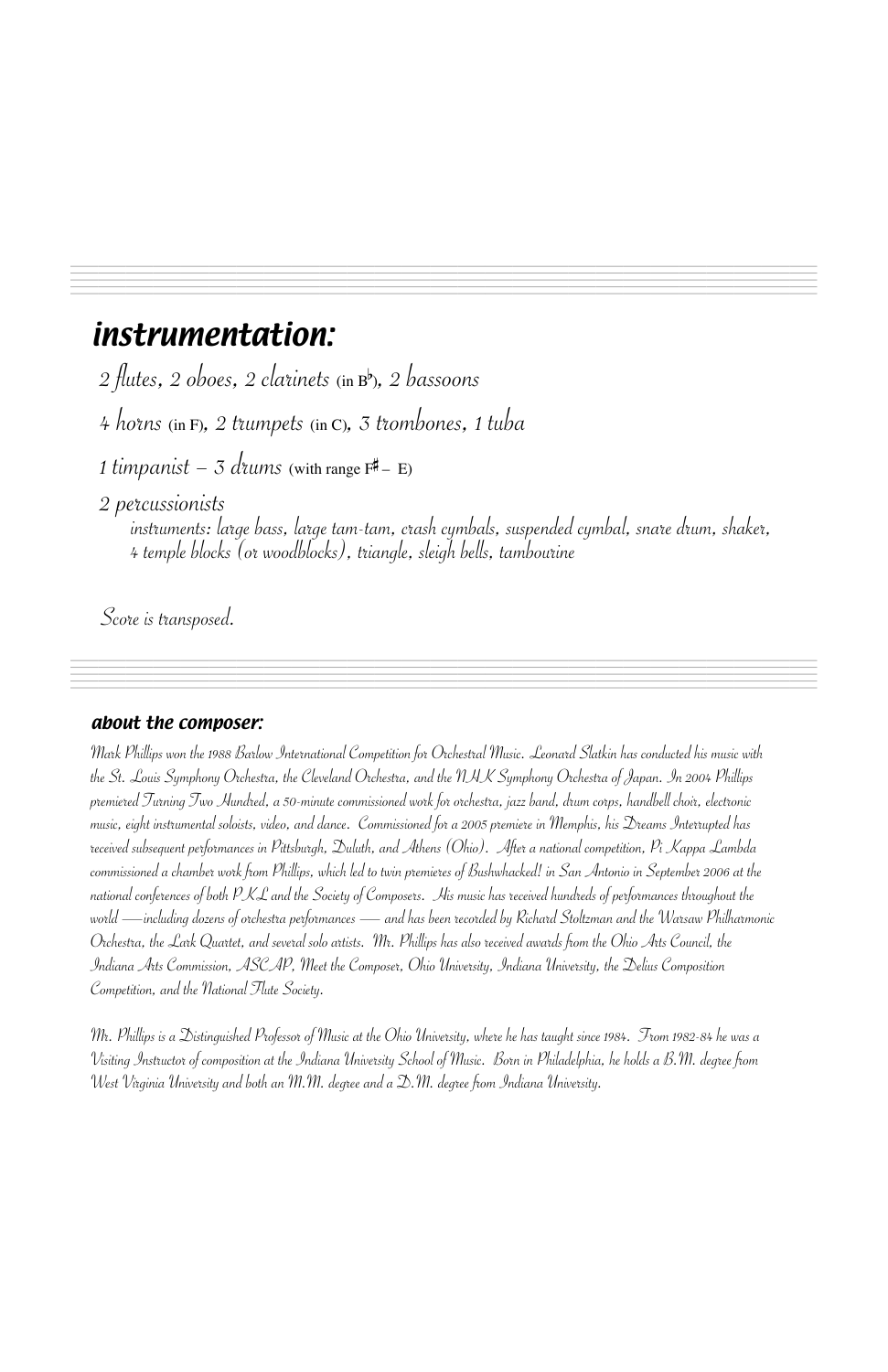## **To Joy Returning**<br>Mark Phillips



 $\Phi$ **4 6** Violin I  $\blacksquare$  $\blacksquare$  $\equiv$  $\blacksquare$  $D = D - D$ mf



© 2011 Coolville Music (www.coolvillemusic.com)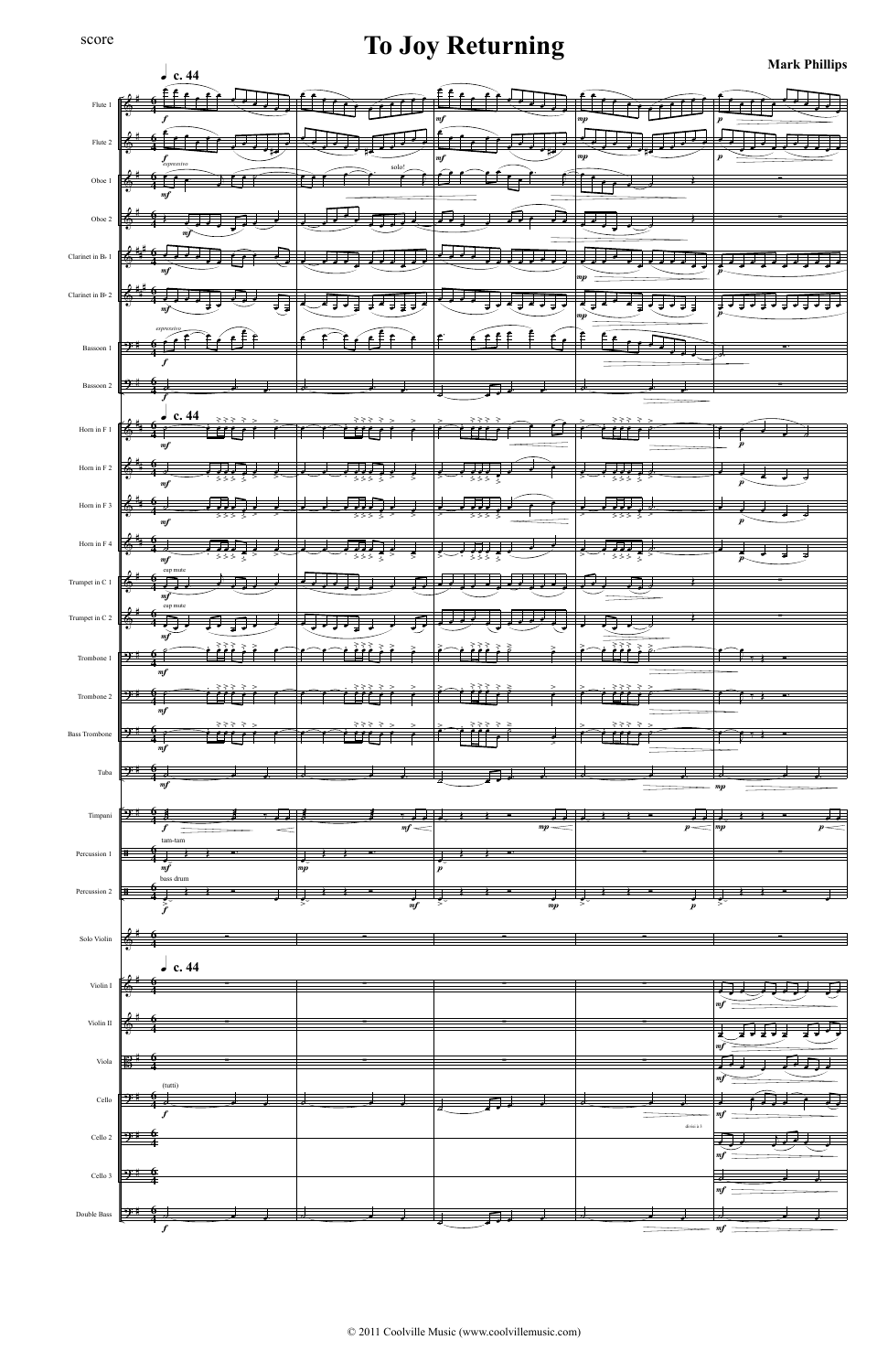



score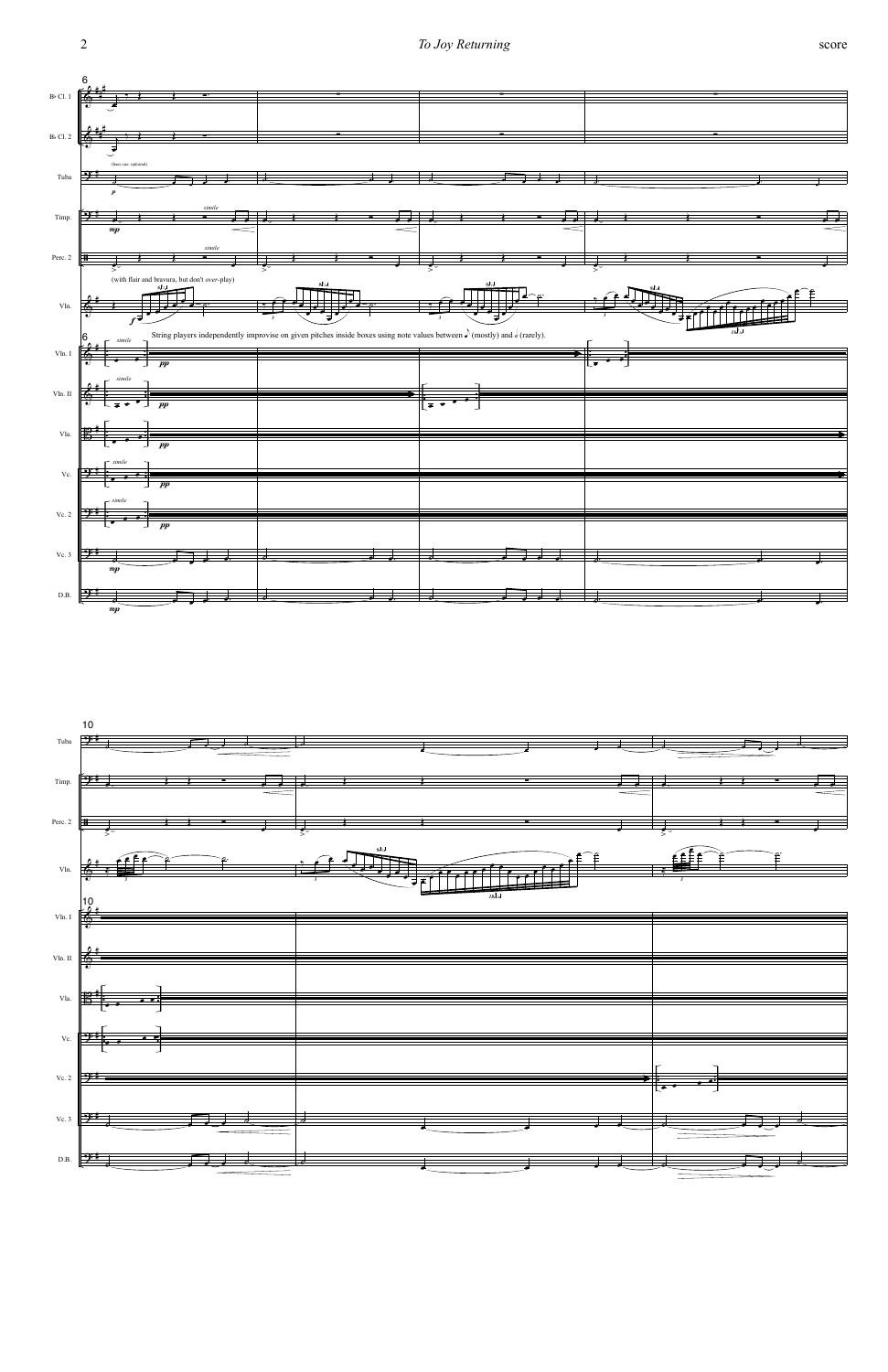



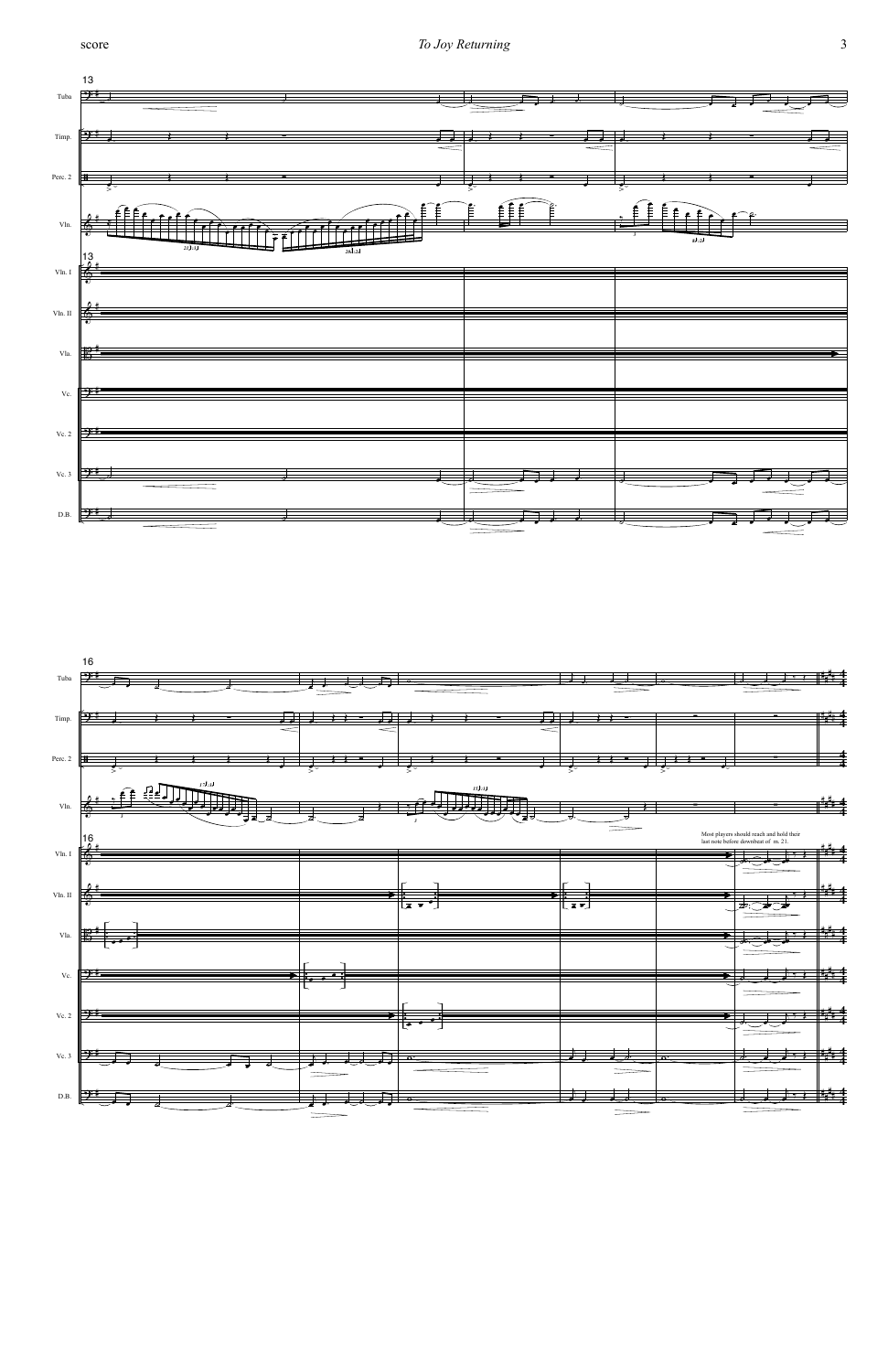

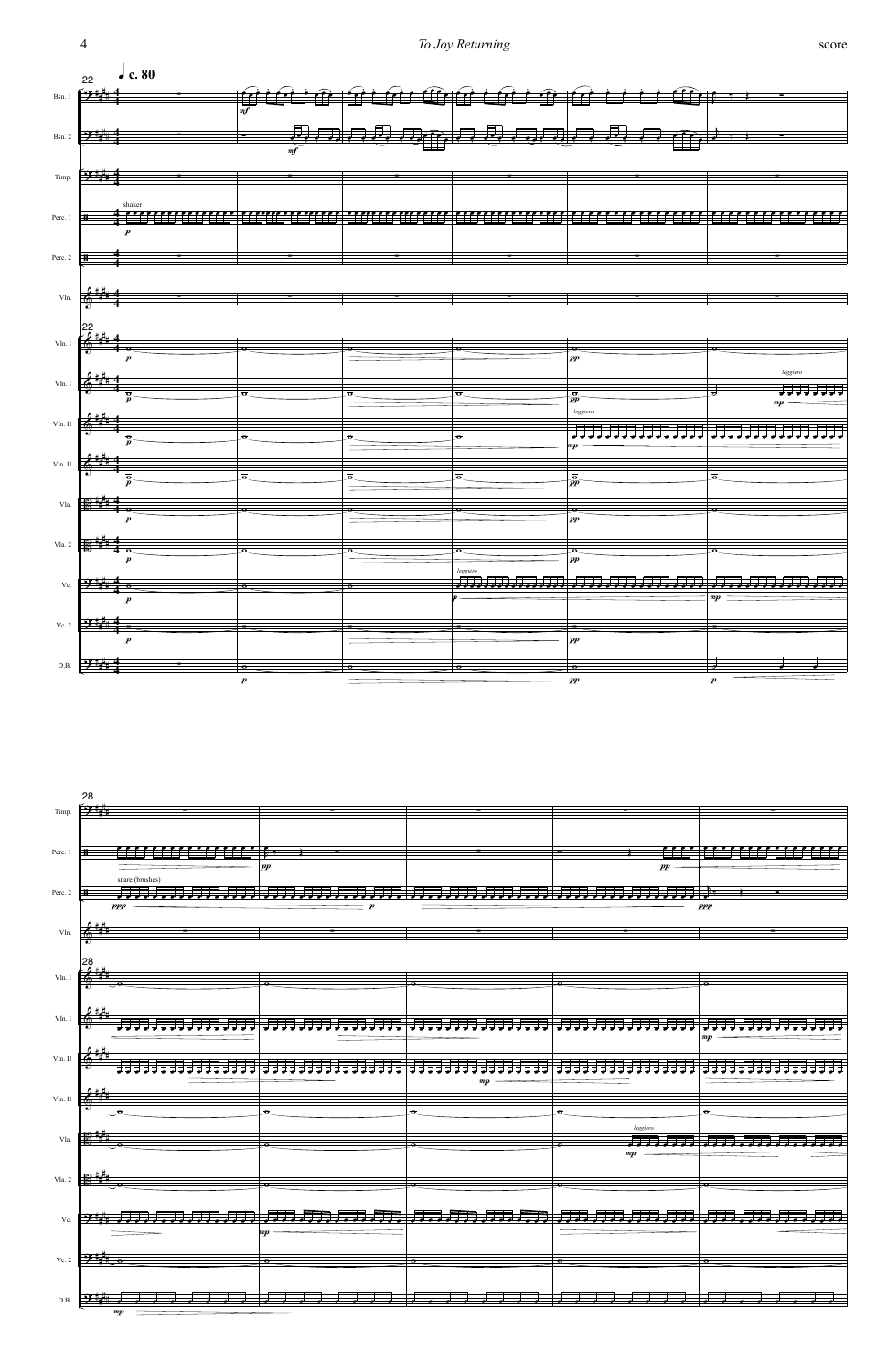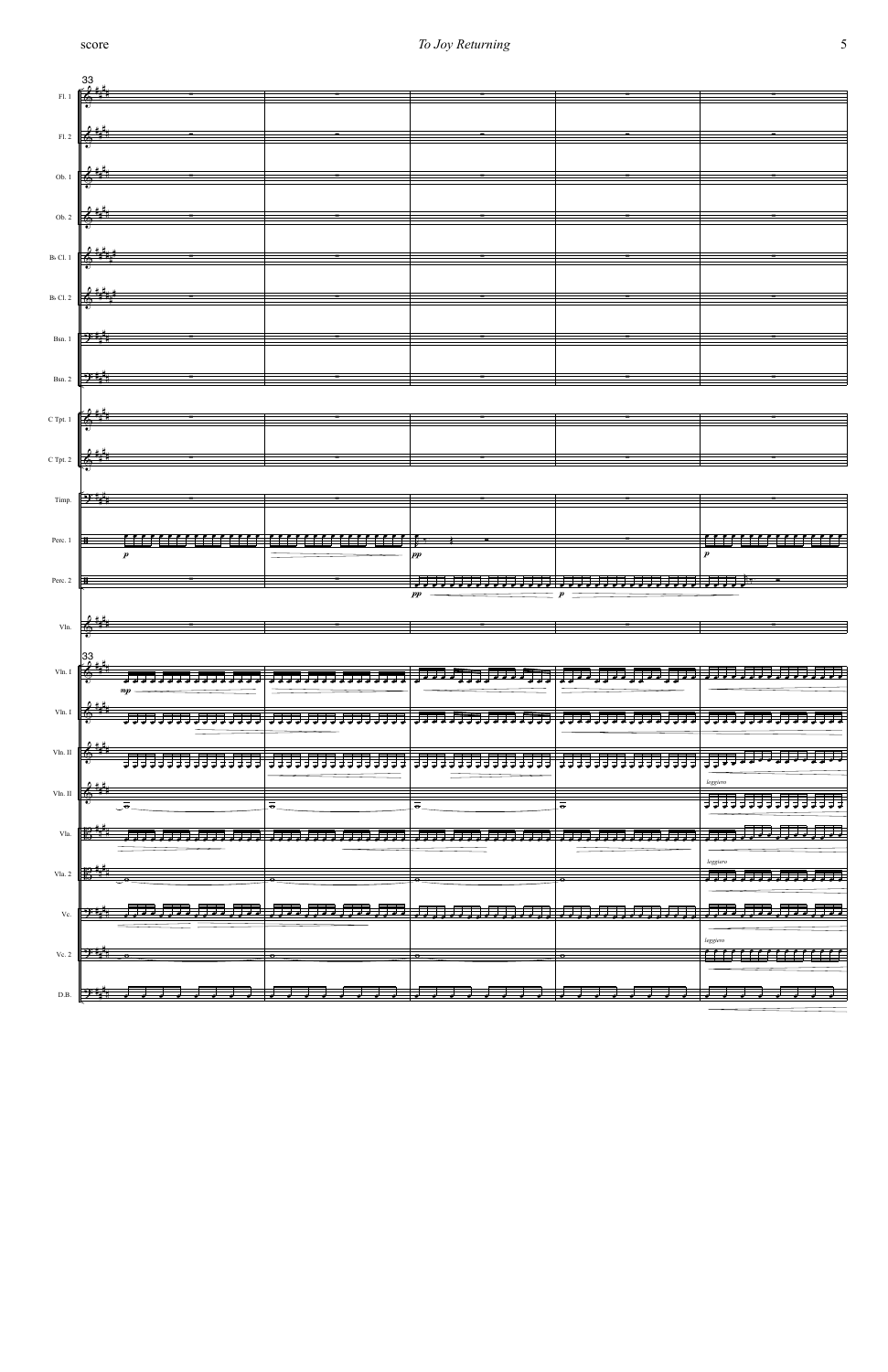![](_page_7_Figure_1.jpeg)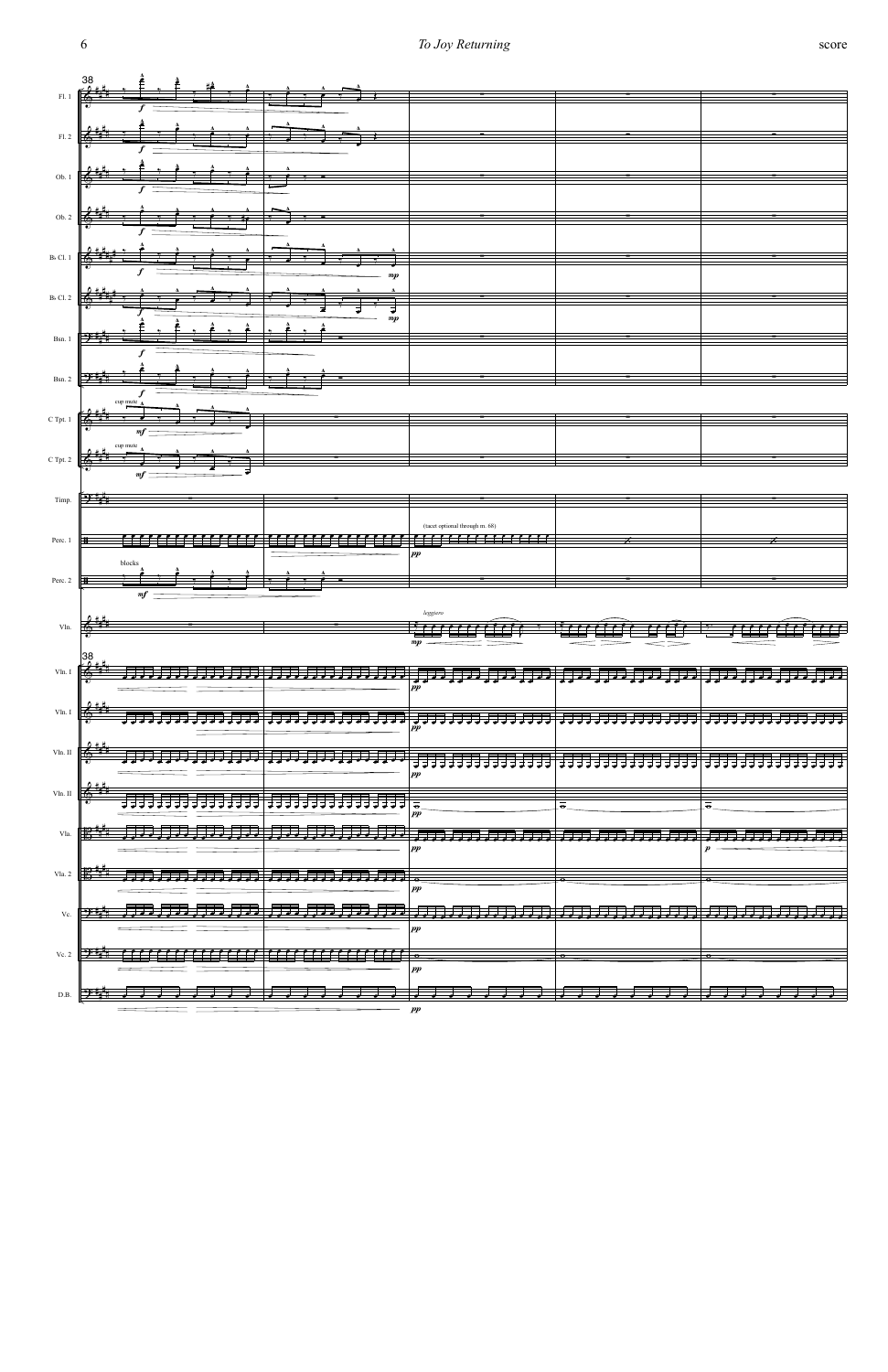![](_page_8_Figure_2.jpeg)

![](_page_8_Figure_3.jpeg)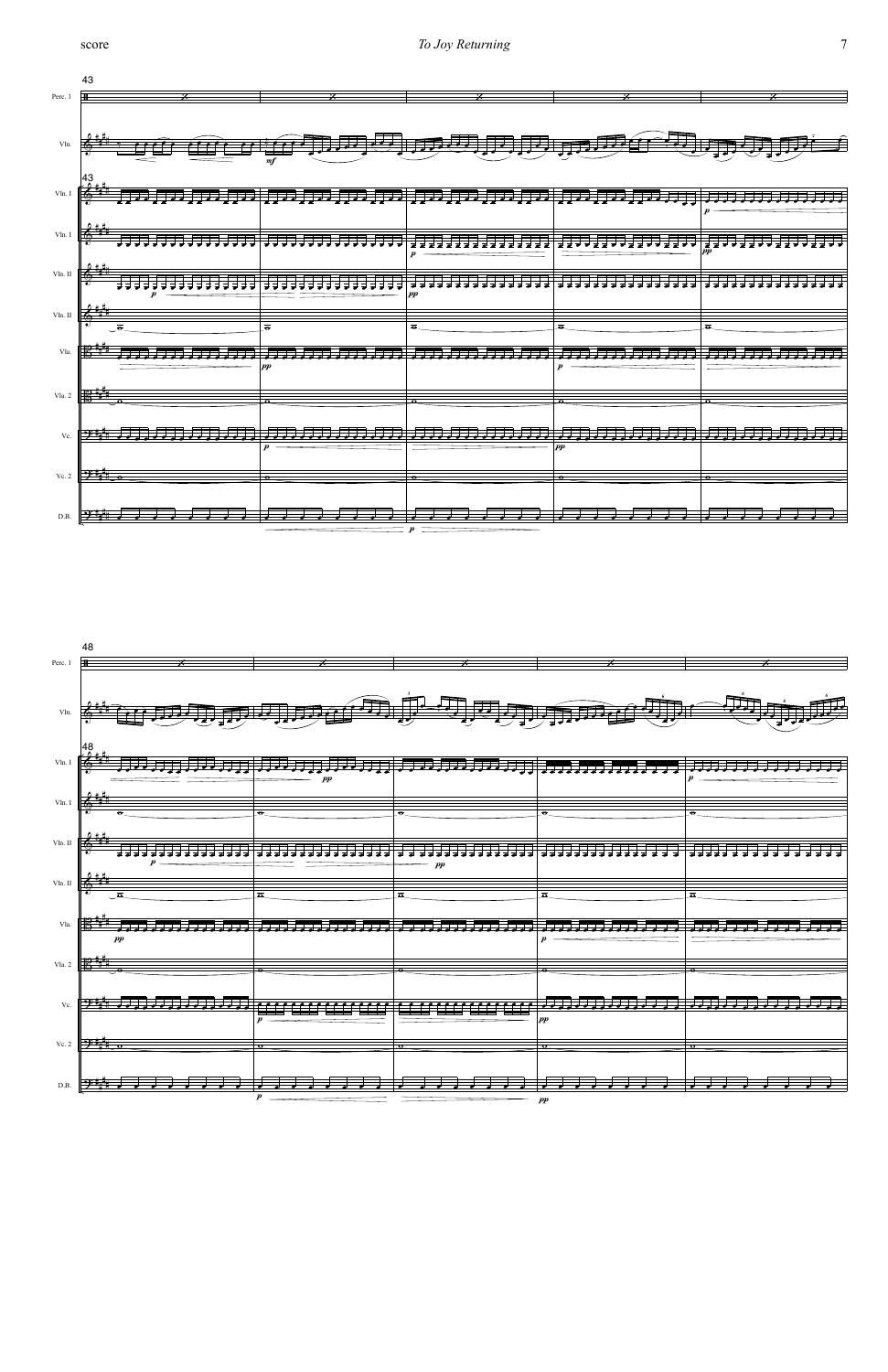![](_page_9_Figure_1.jpeg)

![](_page_9_Figure_2.jpeg)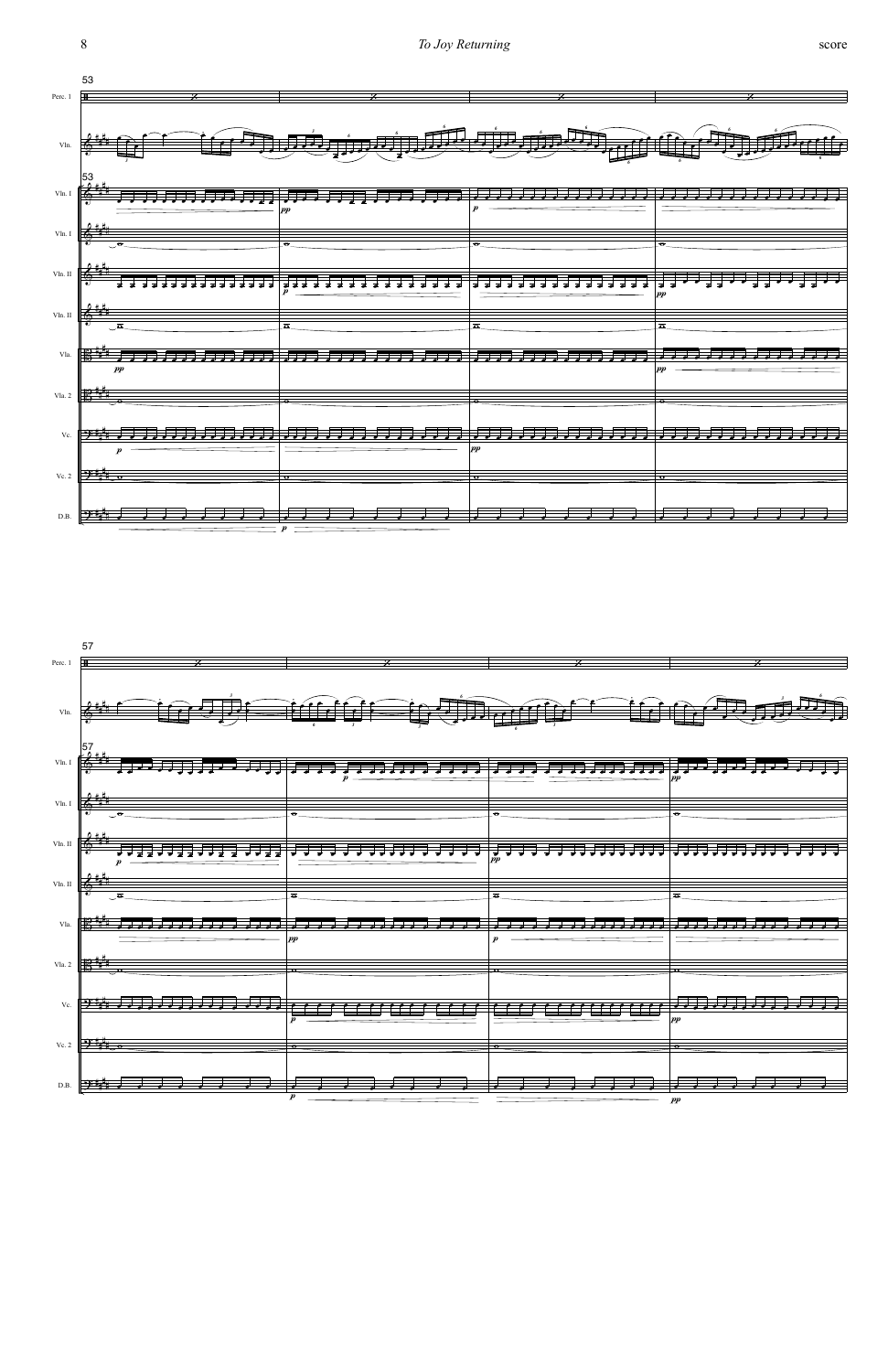![](_page_10_Figure_2.jpeg)

![](_page_10_Figure_3.jpeg)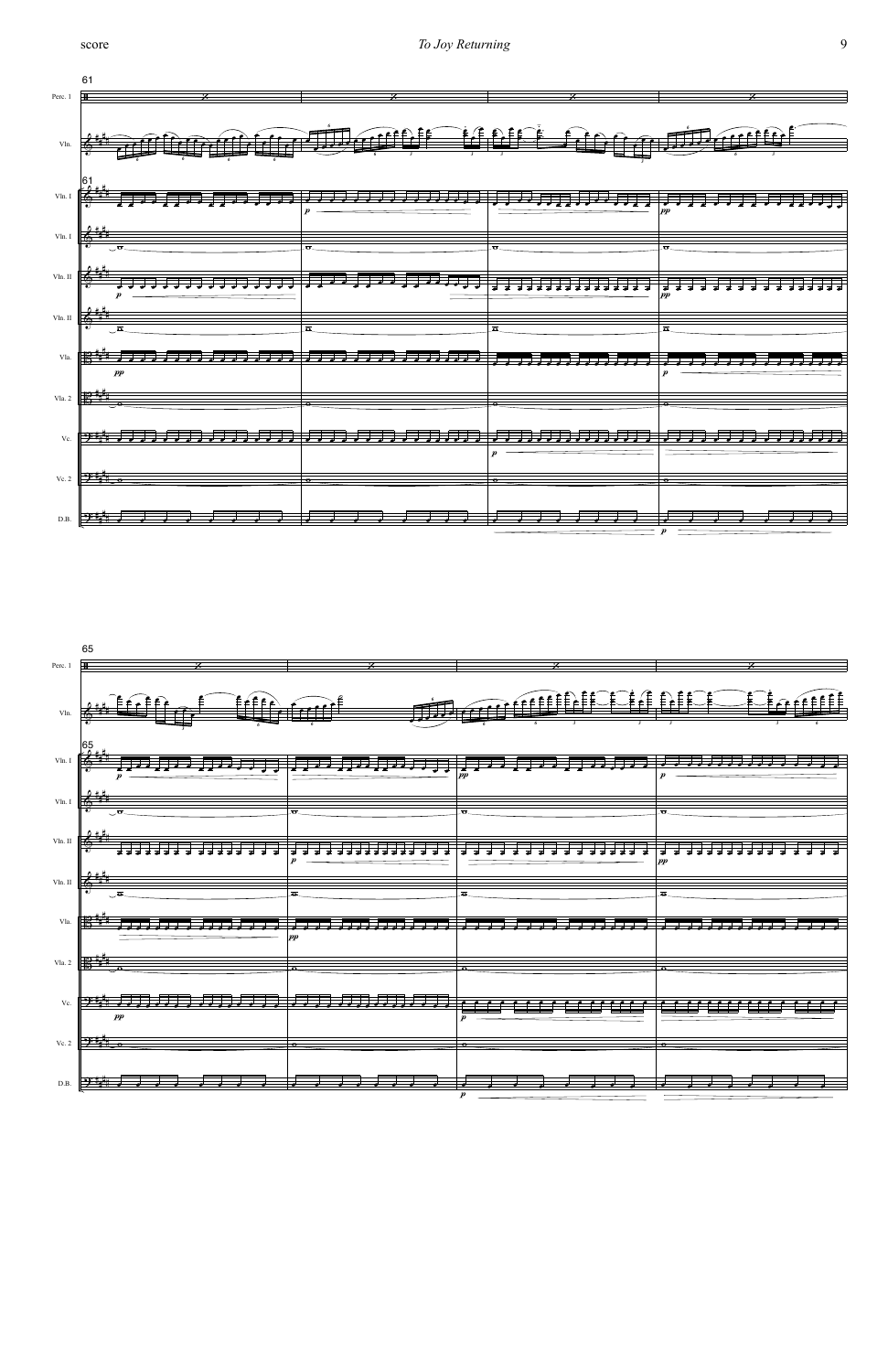![](_page_11_Figure_1.jpeg)

 $\overline{\phantom{a}}$ ,,,<del>,,,,,,,,,,,,,,</del>

![](_page_11_Figure_5.jpeg)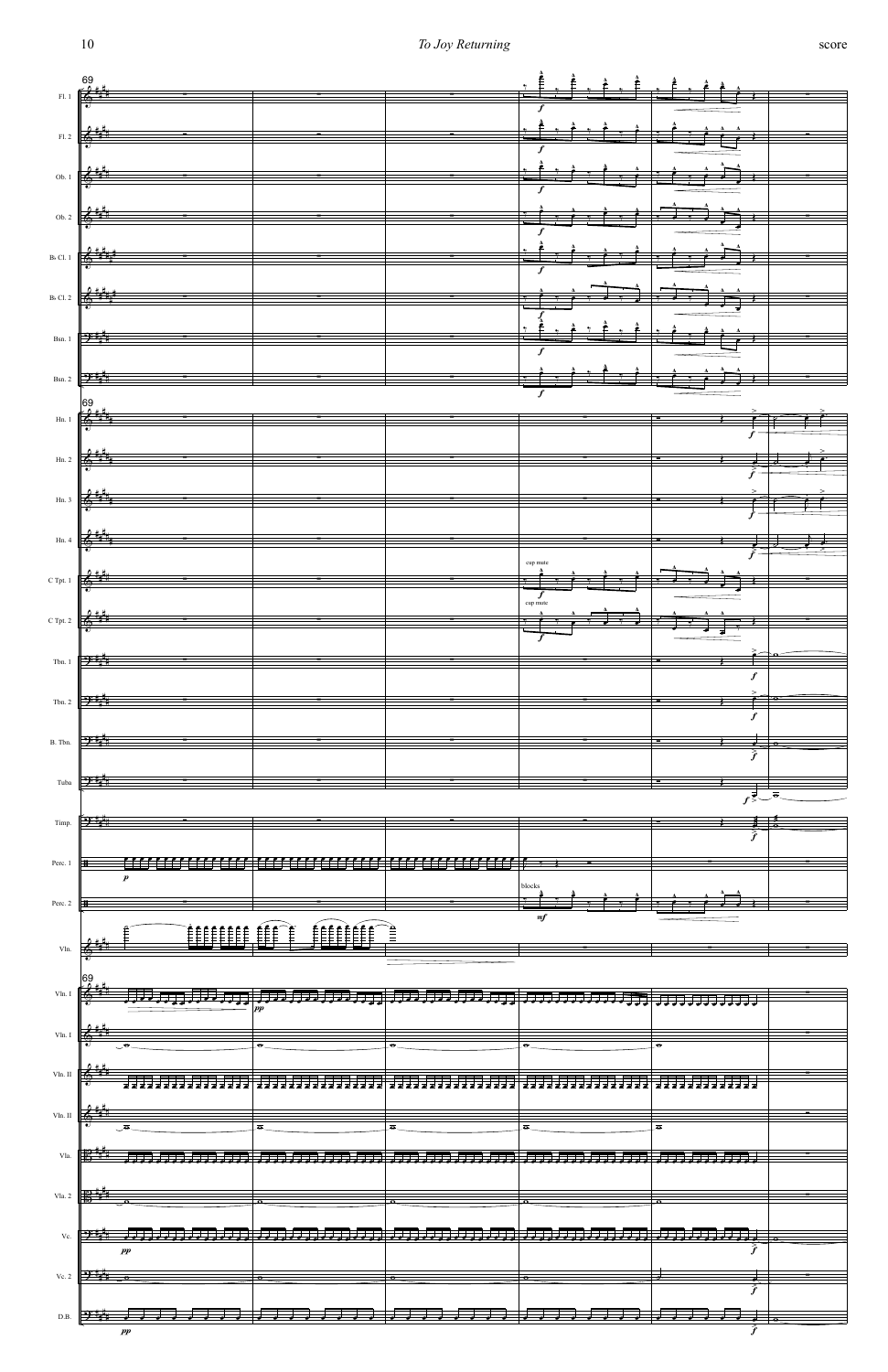![](_page_12_Figure_1.jpeg)

score

![](_page_12_Figure_4.jpeg)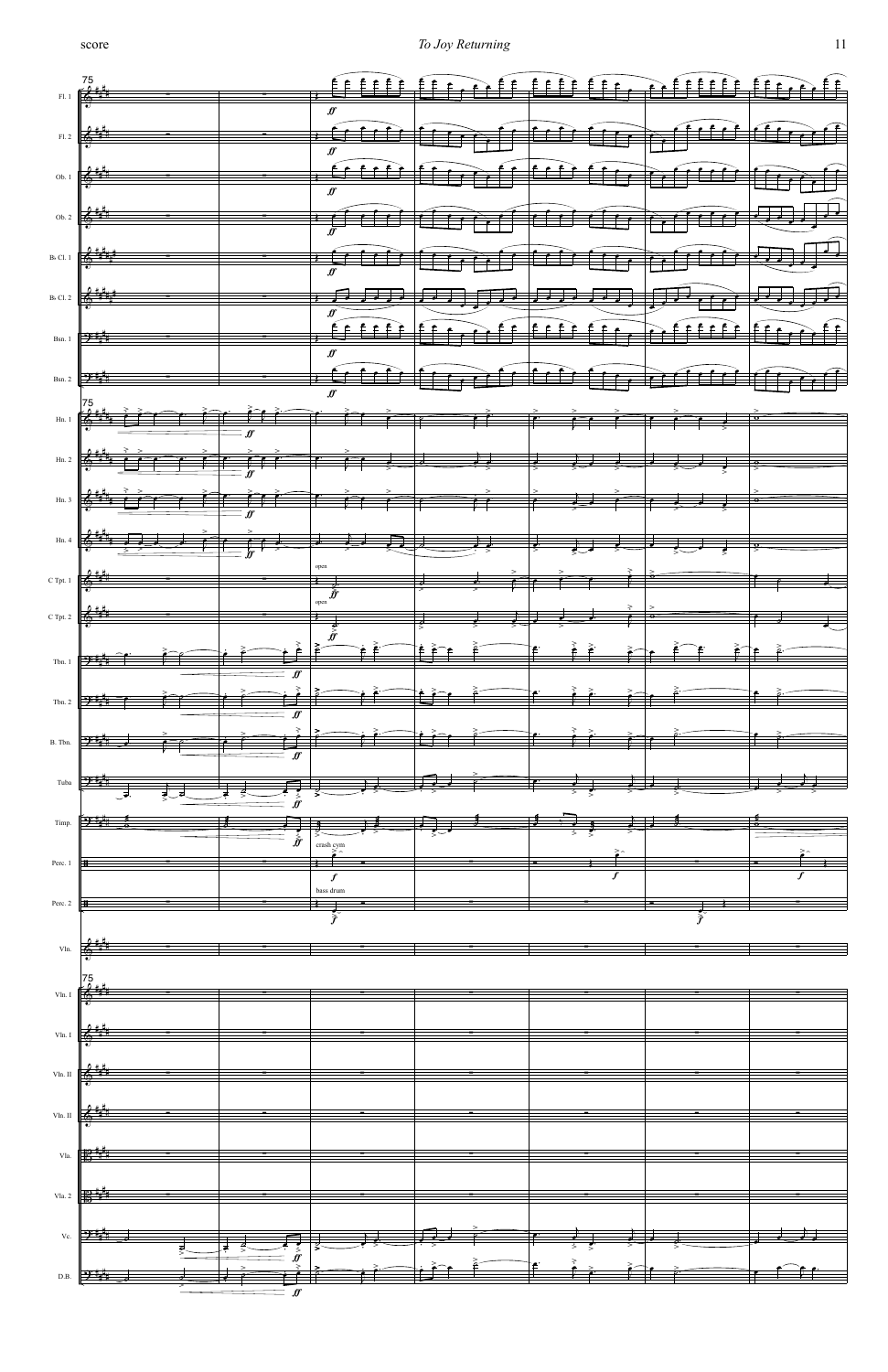![](_page_13_Figure_1.jpeg)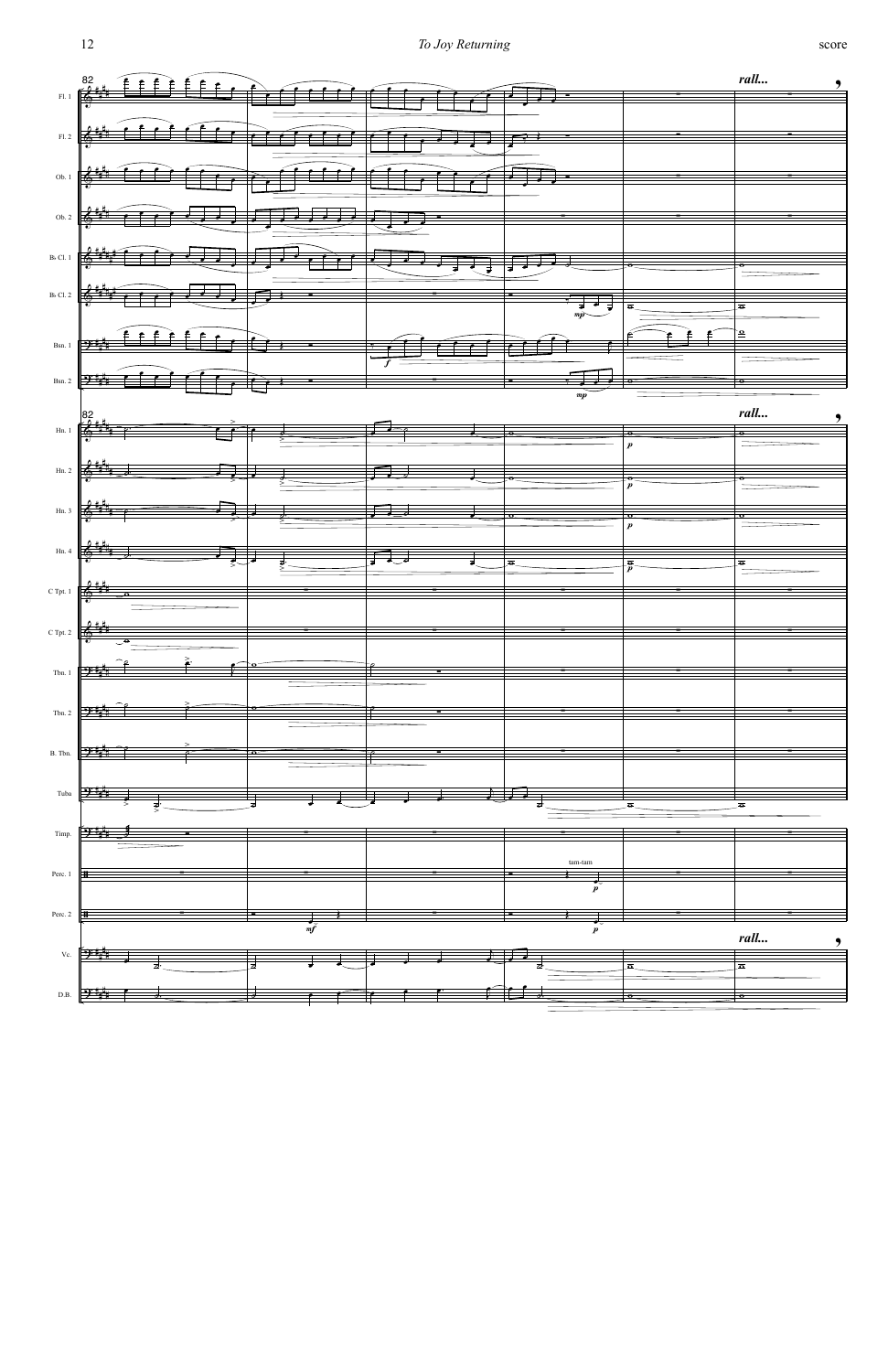![](_page_14_Figure_2.jpeg)

![](_page_14_Figure_3.jpeg)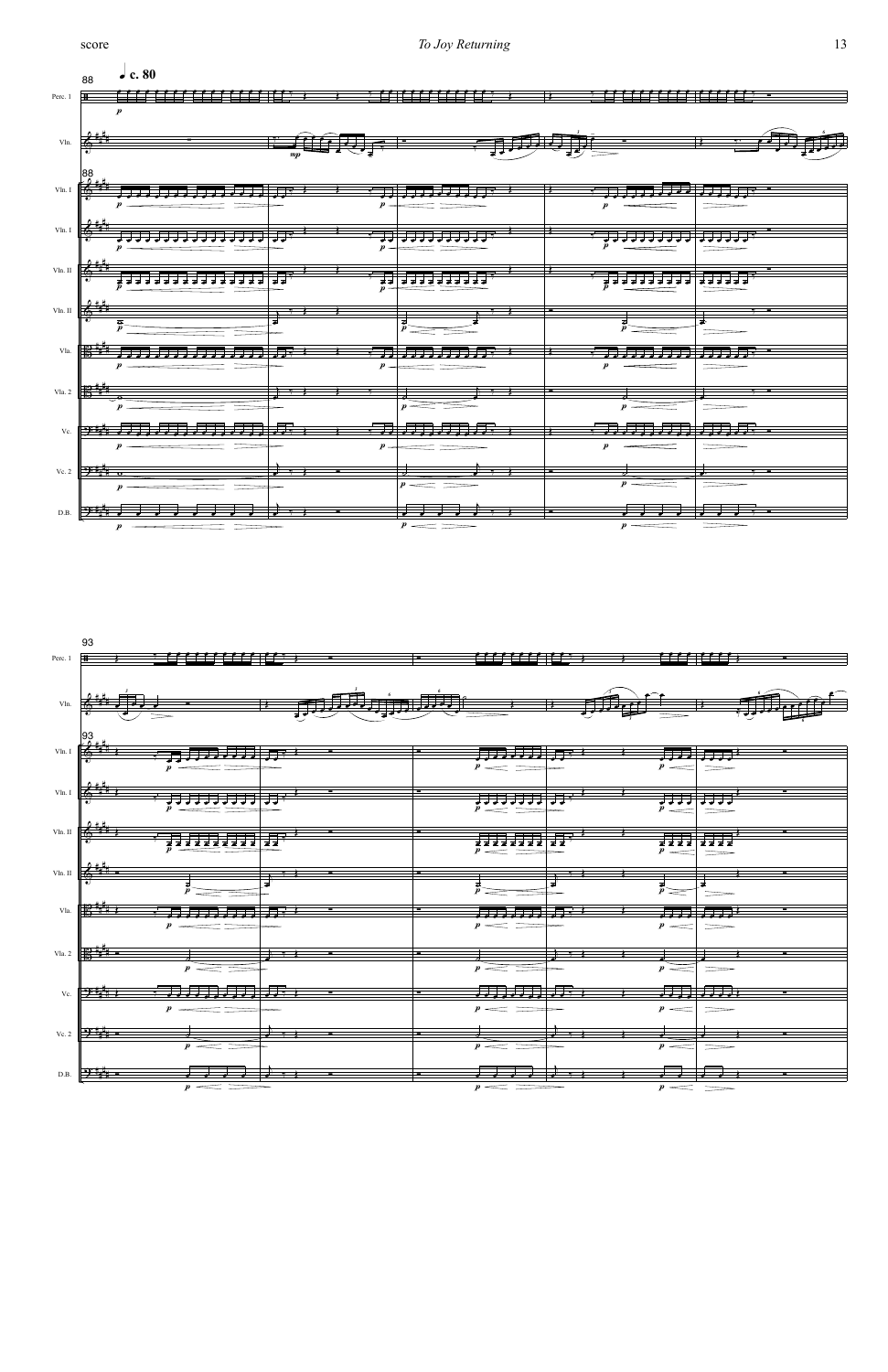![](_page_15_Figure_1.jpeg)

![](_page_15_Figure_2.jpeg)

![](_page_15_Figure_0.jpeg)

![](_page_15_Figure_3.jpeg)

\* conductor cues downbeat

![](_page_15_Figure_5.jpeg)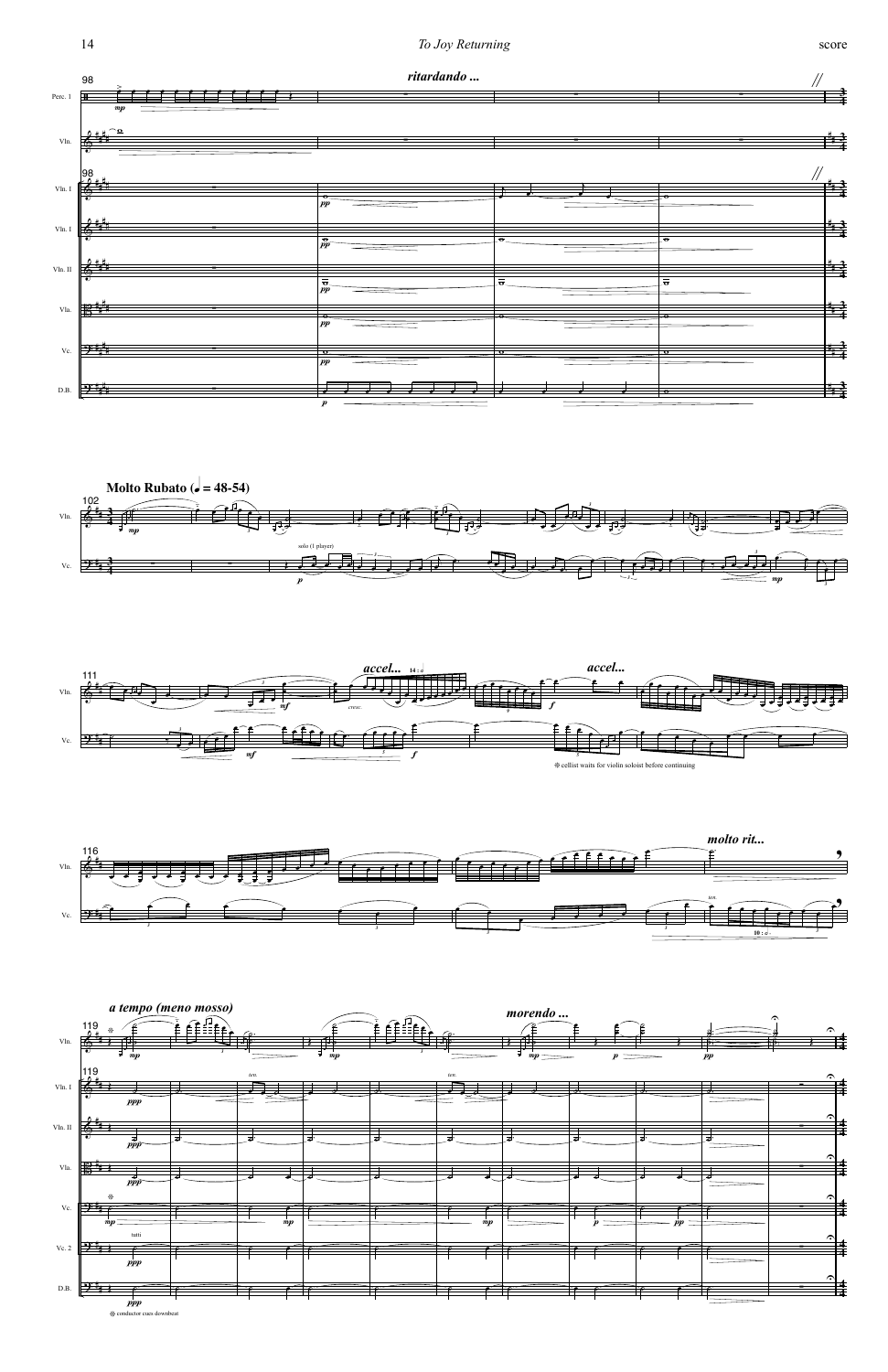![](_page_16_Figure_2.jpeg)

![](_page_16_Figure_3.jpeg)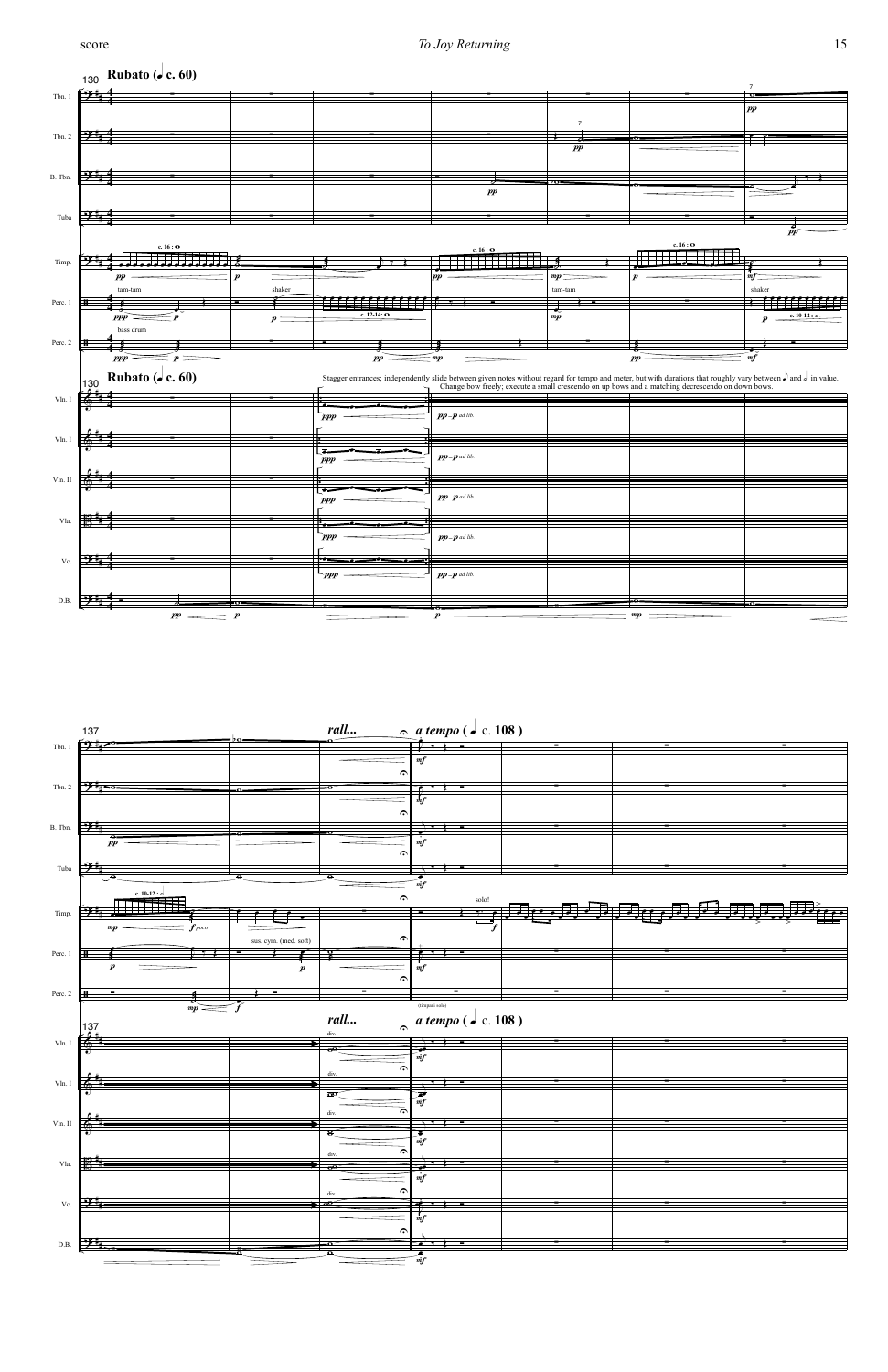![](_page_17_Figure_1.jpeg)

![](_page_17_Figure_2.jpeg)

![](_page_17_Figure_5.jpeg)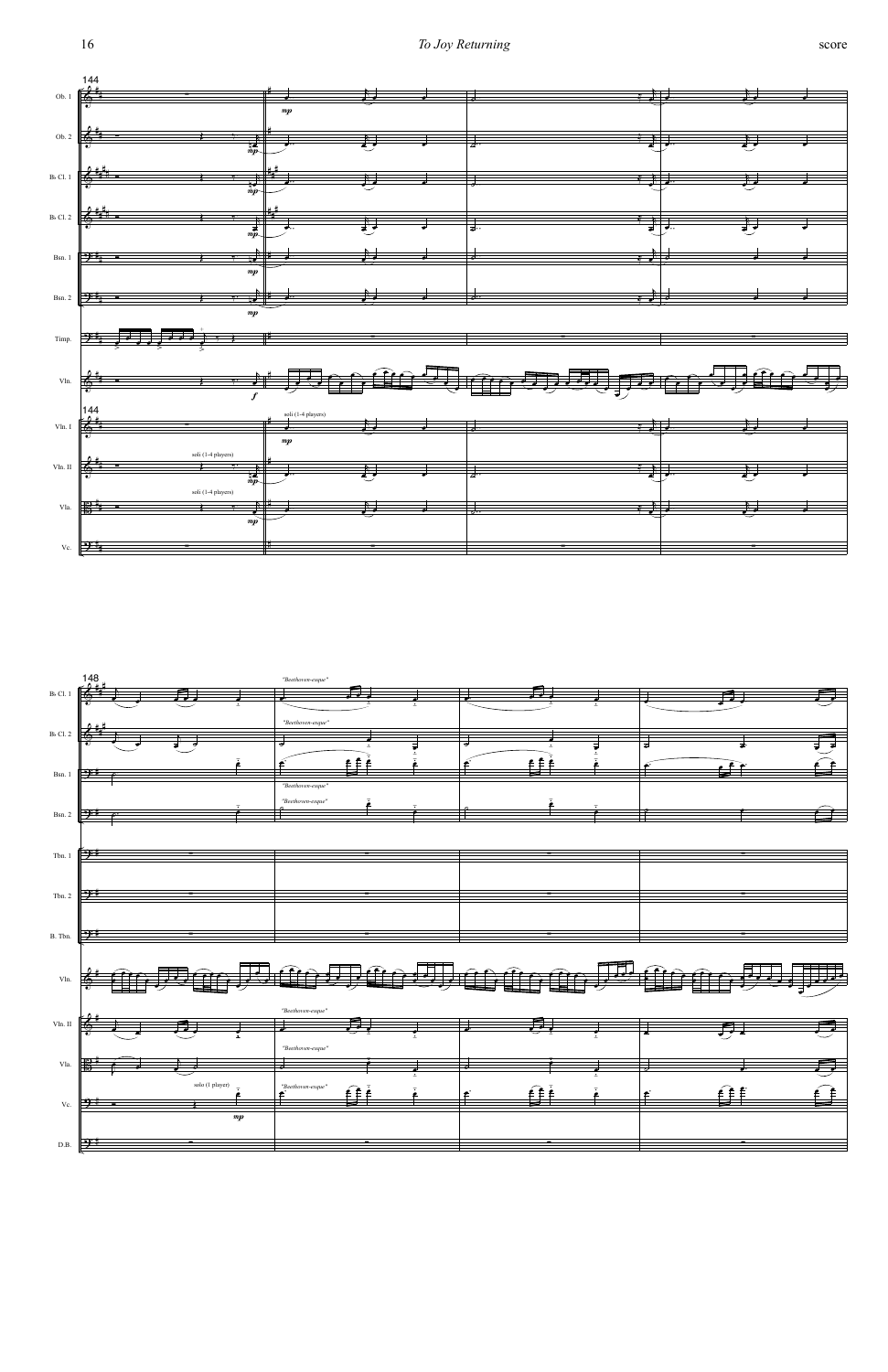![](_page_18_Figure_2.jpeg)

![](_page_18_Figure_3.jpeg)

|  | ,,,,, |  |  |  |
|--|-------|--|--|--|
|  |       |  |  |  |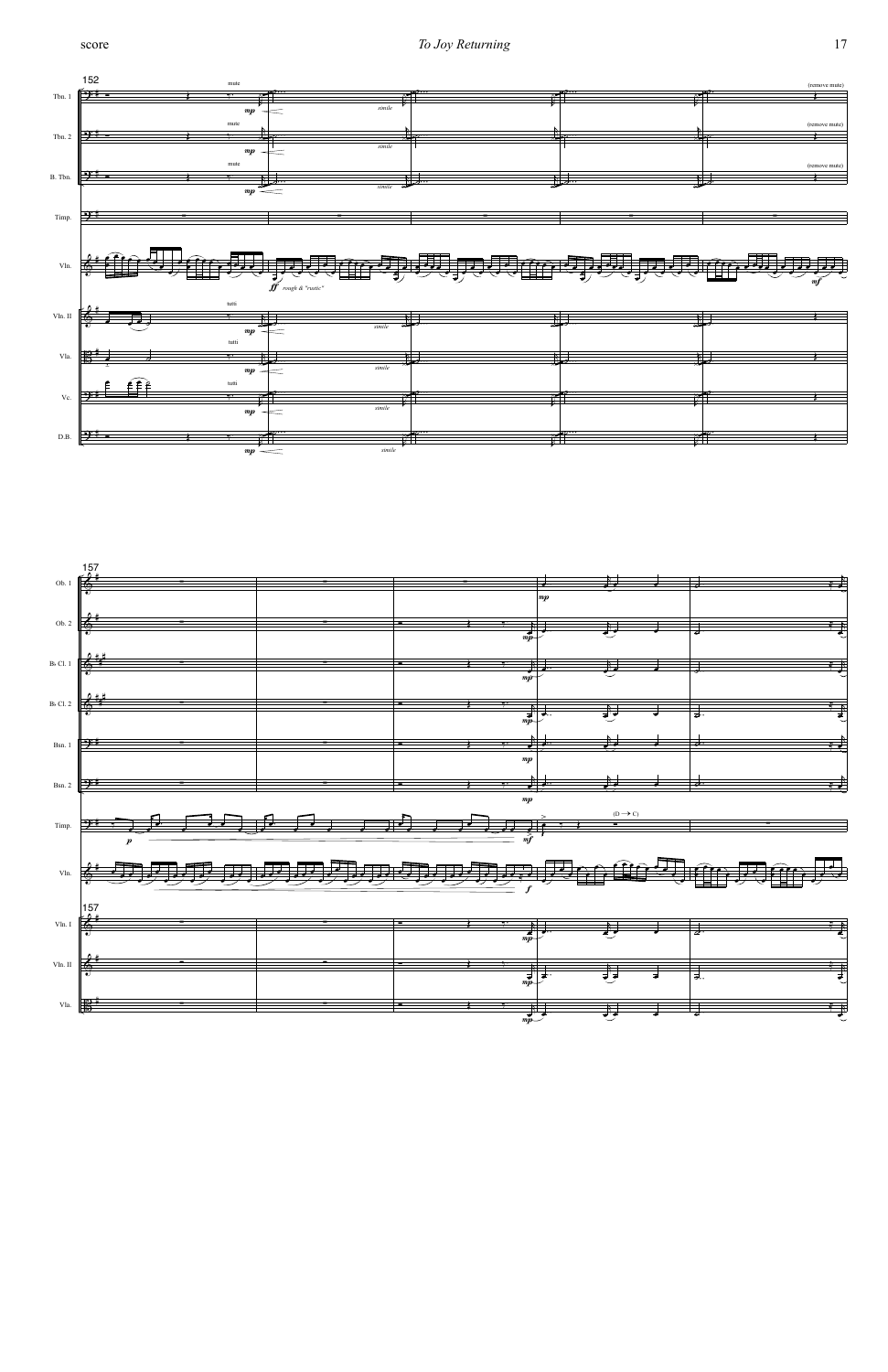![](_page_19_Figure_1.jpeg)

![](_page_19_Figure_4.jpeg)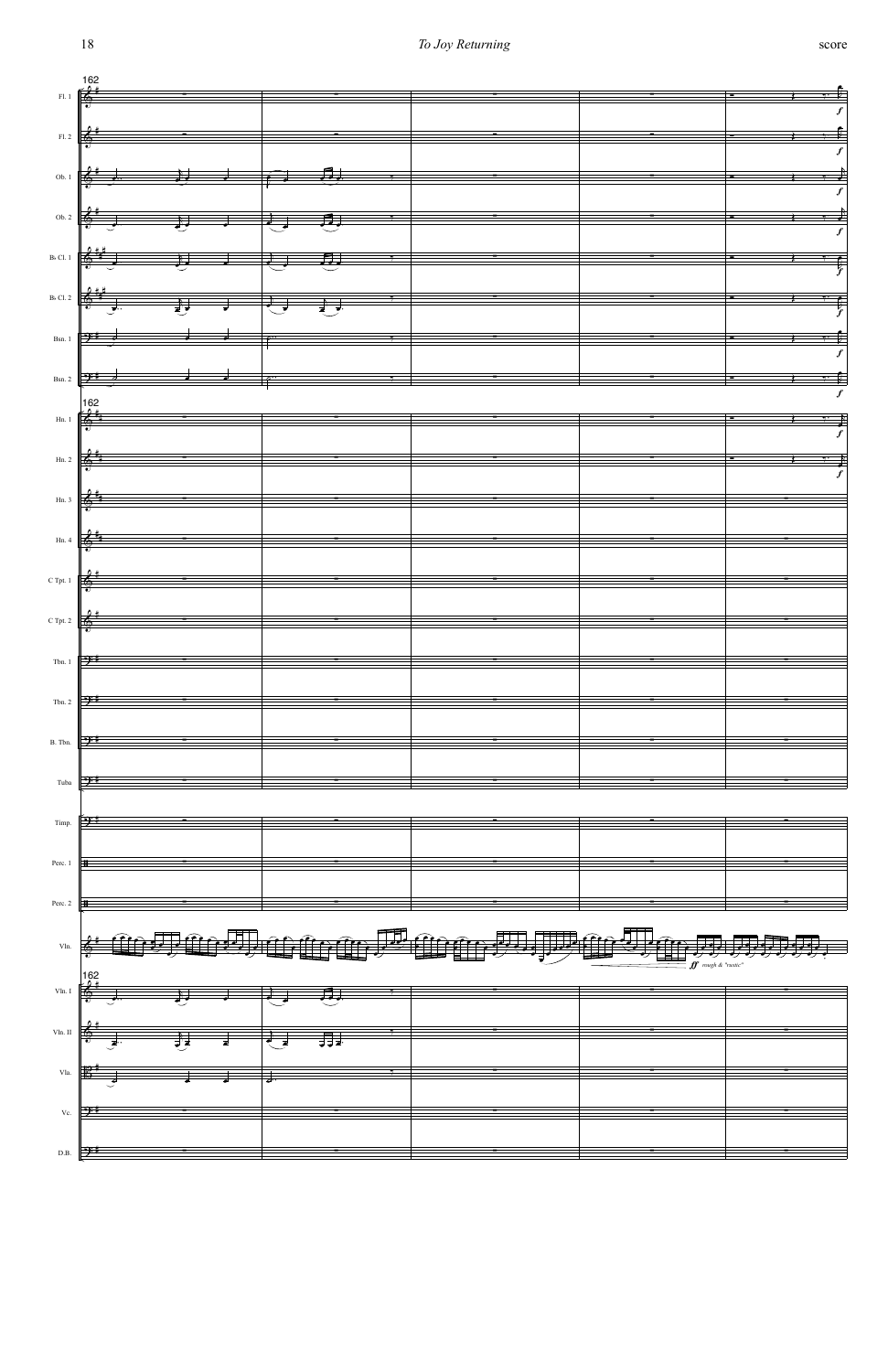![](_page_20_Figure_1.jpeg)

![](_page_20_Figure_4.jpeg)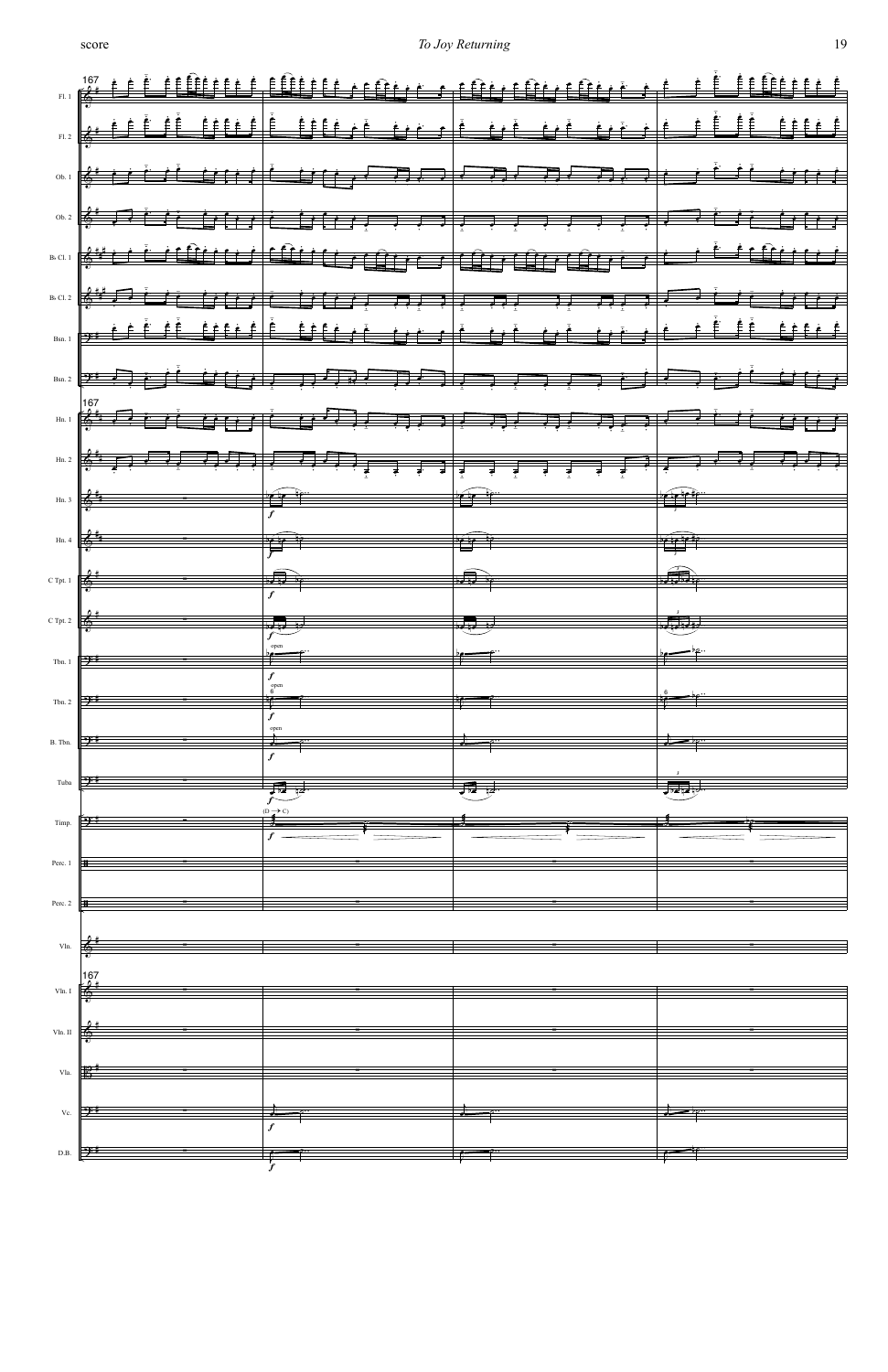|         | <u>nu prime een naar de groep om de groep om de groep og de groep om de groep og de groep og de groep om de groep</u>                                                                                                                                                                                                                                                      |                                                |                                                                                                                                                                                                                                                                                                                     |                      |                    |
|---------|----------------------------------------------------------------------------------------------------------------------------------------------------------------------------------------------------------------------------------------------------------------------------------------------------------------------------------------------------------------------------|------------------------------------------------|---------------------------------------------------------------------------------------------------------------------------------------------------------------------------------------------------------------------------------------------------------------------------------------------------------------------|----------------------|--------------------|
|         | n.2 <u>de litiri irrithështë ishte të tradit të tri</u>                                                                                                                                                                                                                                                                                                                    |                                                |                                                                                                                                                                                                                                                                                                                     |                      |                    |
|         |                                                                                                                                                                                                                                                                                                                                                                            |                                                |                                                                                                                                                                                                                                                                                                                     |                      |                    |
|         |                                                                                                                                                                                                                                                                                                                                                                            |                                                |                                                                                                                                                                                                                                                                                                                     |                      |                    |
|         | 0b.2 <u>0d in the contract of the contract of the contract of the contract of the contract of the contract of the contract of the contract of the contract of the contract of the contract of the contract of the contract of th</u>                                                                                                                                       |                                                |                                                                                                                                                                                                                                                                                                                     |                      |                    |
|         |                                                                                                                                                                                                                                                                                                                                                                            |                                                |                                                                                                                                                                                                                                                                                                                     |                      |                    |
|         | $B_{\rm ECL2}$ $\frac{1}{2}$ $\frac{1}{2}$ $\frac{1}{2}$ $\frac{1}{2}$ $\frac{1}{2}$ $\frac{1}{2}$ $\frac{1}{2}$ $\frac{1}{2}$ $\frac{1}{2}$ $\frac{1}{2}$ $\frac{1}{2}$ $\frac{1}{2}$ $\frac{1}{2}$ $\frac{1}{2}$ $\frac{1}{2}$ $\frac{1}{2}$ $\frac{1}{2}$ $\frac{1}{2}$ $\frac{1}{2}$ $\frac{1}{2}$ $\frac{1}{2}$                                                       |                                                |                                                                                                                                                                                                                                                                                                                     |                      |                    |
|         |                                                                                                                                                                                                                                                                                                                                                                            |                                                |                                                                                                                                                                                                                                                                                                                     |                      |                    |
|         | $Bsn.2$ $\sqrt{32^2 + 12^2 + 12^2 + 12^2}$ $\sqrt{32^2 + 12^2 + 12^2}$ $\sqrt{32^2 + 12^2 + 12^2}$ $\sqrt{32^2 + 12^2 + 12^2}$ $\sqrt{32^2 + 12^2 + 12^2}$                                                                                                                                                                                                                 |                                                |                                                                                                                                                                                                                                                                                                                     |                      |                    |
|         | $\frac{1}{2}$ and $\frac{1}{2}$ and $\frac{1}{2}$ and $\frac{1}{2}$ and $\frac{1}{2}$ and $\frac{1}{2}$ and $\frac{1}{2}$ and $\frac{1}{2}$ and $\frac{1}{2}$ and $\frac{1}{2}$ and $\frac{1}{2}$ and $\frac{1}{2}$ and $\frac{1}{2}$ and $\frac{1}{2}$ and $\frac{1}{2}$ and $\frac{1}{2}$ a                                                                              |                                                |                                                                                                                                                                                                                                                                                                                     |                      |                    |
|         |                                                                                                                                                                                                                                                                                                                                                                            |                                                |                                                                                                                                                                                                                                                                                                                     |                      |                    |
|         | $\frac{1 \text{m} \cdot 2}{\text{m} \cdot 2}$ $\frac{1}{\text{m} \cdot 2}$ $\frac{1}{\text{m} \cdot 2}$ $\frac{1}{\text{m} \cdot 2}$ $\frac{1}{\text{m} \cdot 2}$ $\frac{1}{\text{m} \cdot 2}$ $\frac{1}{\text{m} \cdot 2}$ $\frac{1}{\text{m} \cdot 2}$ $\frac{1}{\text{m} \cdot 2}$ $\frac{1}{\text{m} \cdot 2}$ $\frac{1}{\text{m} \cdot 2}$ $\frac{1}{\text{m} \cdot $ |                                                |                                                                                                                                                                                                                                                                                                                     |                      |                    |
|         | $_{\rm Hn.3}$ $\frac{24}{5}$                                                                                                                                                                                                                                                                                                                                               | $\frac{1}{2}$                                  | $\frac{1}{2}$                                                                                                                                                                                                                                                                                                       |                      | $\frac{1}{2}$      |
|         | Hn. 4 $\frac{1}{2}$                                                                                                                                                                                                                                                                                                                                                        | $\frac{1}{2}$ in the contract of $\frac{1}{2}$ | $\frac{1}{2}$                                                                                                                                                                                                                                                                                                       | 垂上的                  |                    |
|         | C Tpt. 1 $\left  \begin{array}{ccc} \overline{a} & \overline{b} & \overline{c} \\ \overline{a} & \overline{c} & \overline{c} \end{array} \right $                                                                                                                                                                                                                          | $\frac{1}{2}$                                  | $\frac{1}{2}$ $\frac{1}{2}$ $\frac{1}{2}$ $\frac{1}{2}$ $\frac{1}{2}$ $\frac{1}{2}$ $\frac{1}{2}$ $\frac{1}{2}$ $\frac{1}{2}$ $\frac{1}{2}$ $\frac{1}{2}$ $\frac{1}{2}$ $\frac{1}{2}$ $\frac{1}{2}$ $\frac{1}{2}$ $\frac{1}{2}$ $\frac{1}{2}$ $\frac{1}{2}$ $\frac{1}{2}$ $\frac{1}{2}$ $\frac{1}{2}$ $\frac{1}{2}$ | ويومو                |                    |
|         | C Tpt. 2 $\theta$ $\theta$                                                                                                                                                                                                                                                                                                                                                 | $\frac{1}{1000}$                               |                                                                                                                                                                                                                                                                                                                     | 扇                    |                    |
|         | Tbn. 1 $\frac{2}{3}$                                                                                                                                                                                                                                                                                                                                                       |                                                |                                                                                                                                                                                                                                                                                                                     |                      |                    |
|         |                                                                                                                                                                                                                                                                                                                                                                            |                                                | $\overline{\phantom{a}}$                                                                                                                                                                                                                                                                                            |                      | $\bar{V}$ $\gamma$ |
|         | B. Tbn. $\left  \frac{1}{2^{n}} \right $ $\frac{1}{2^{n}}$ $\frac{1}{2^{n}}$                                                                                                                                                                                                                                                                                               | $\overrightarrow{p}$                           |                                                                                                                                                                                                                                                                                                                     | $\overrightarrow{a}$ |                    |
|         | Tuba $\begin{array}{ c c c }\n\hline\n\end{array}$ $\begin{array}{ c c }\n\hline\n\end{array}$ $\begin{array}{ c c }\n\hline\n\end{array}$ $\begin{array}{ c c }\n\hline\n\end{array}$ $\begin{array}{ c c }\n\hline\n\end{array}$                                                                                                                                         | $\frac{1}{\sqrt{2\pi}}$                        |                                                                                                                                                                                                                                                                                                                     |                      |                    |
|         |                                                                                                                                                                                                                                                                                                                                                                            |                                                |                                                                                                                                                                                                                                                                                                                     |                      |                    |
|         |                                                                                                                                                                                                                                                                                                                                                                            |                                                |                                                                                                                                                                                                                                                                                                                     |                      |                    |
|         |                                                                                                                                                                                                                                                                                                                                                                            |                                                |                                                                                                                                                                                                                                                                                                                     |                      |                    |
| Perc. 2 |                                                                                                                                                                                                                                                                                                                                                                            |                                                |                                                                                                                                                                                                                                                                                                                     |                      |                    |
|         | <u> 1989 - Johann Barbara, martxa alemaniar arg</u>                                                                                                                                                                                                                                                                                                                        |                                                |                                                                                                                                                                                                                                                                                                                     |                      | $_{\it mp}$        |

 $V\!In.$  I

![](_page_21_Figure_4.jpeg)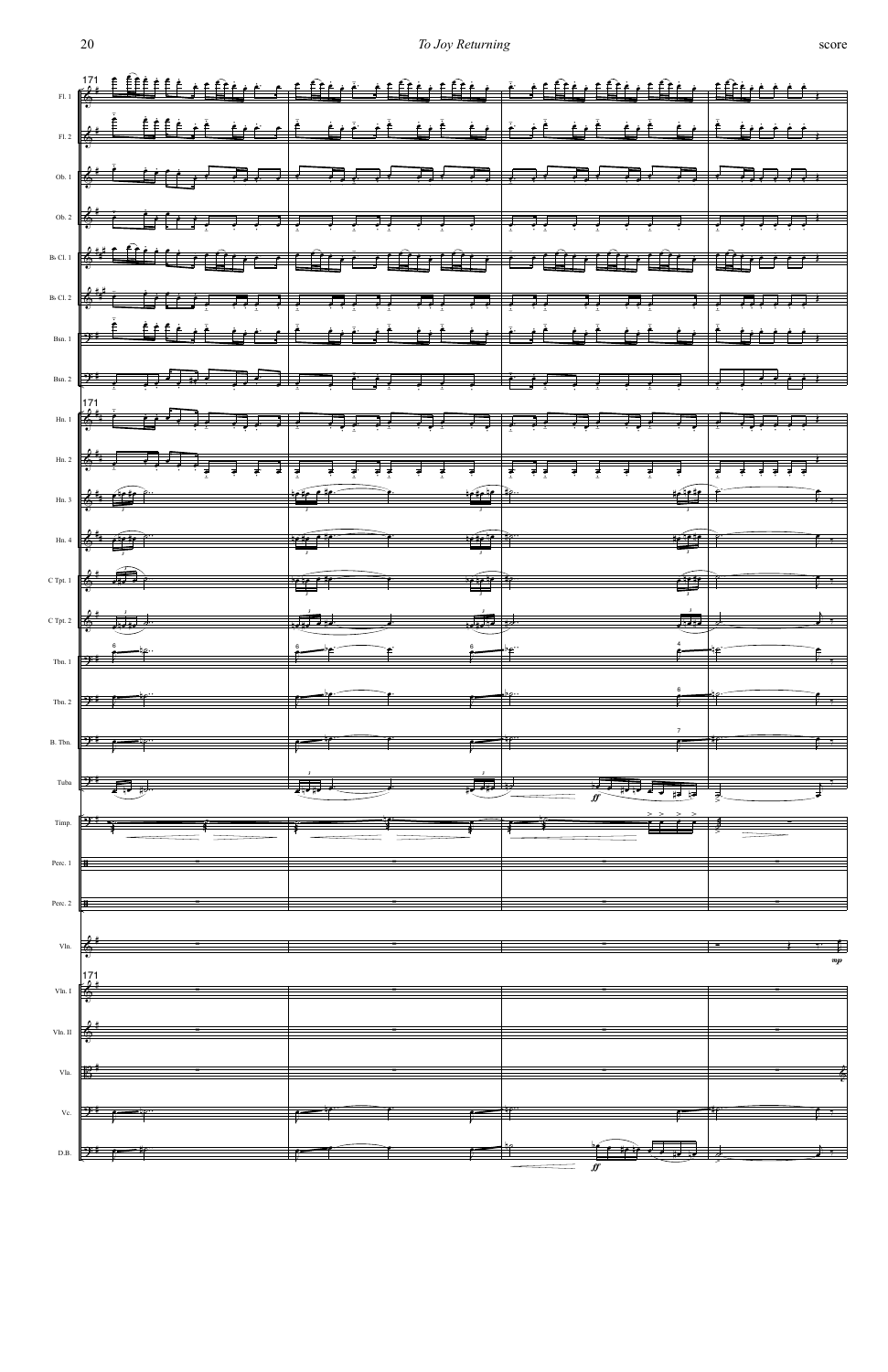![](_page_22_Figure_2.jpeg)

![](_page_22_Figure_3.jpeg)

![](_page_22_Figure_5.jpeg)

![](_page_22_Figure_6.jpeg)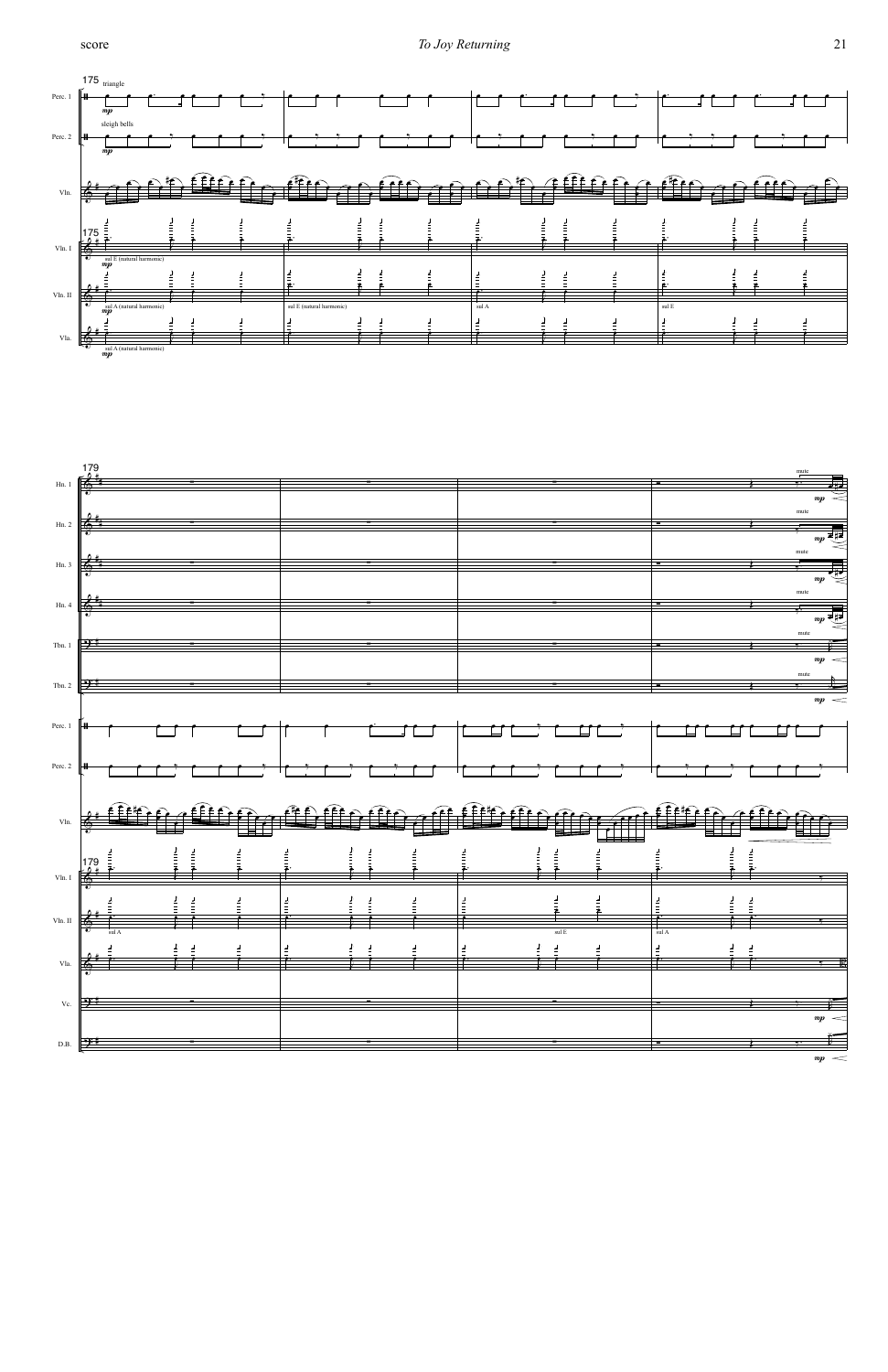![](_page_23_Figure_1.jpeg)

![](_page_23_Figure_2.jpeg)

![](_page_23_Figure_5.jpeg)

![](_page_23_Figure_6.jpeg)

![](_page_23_Figure_7.jpeg)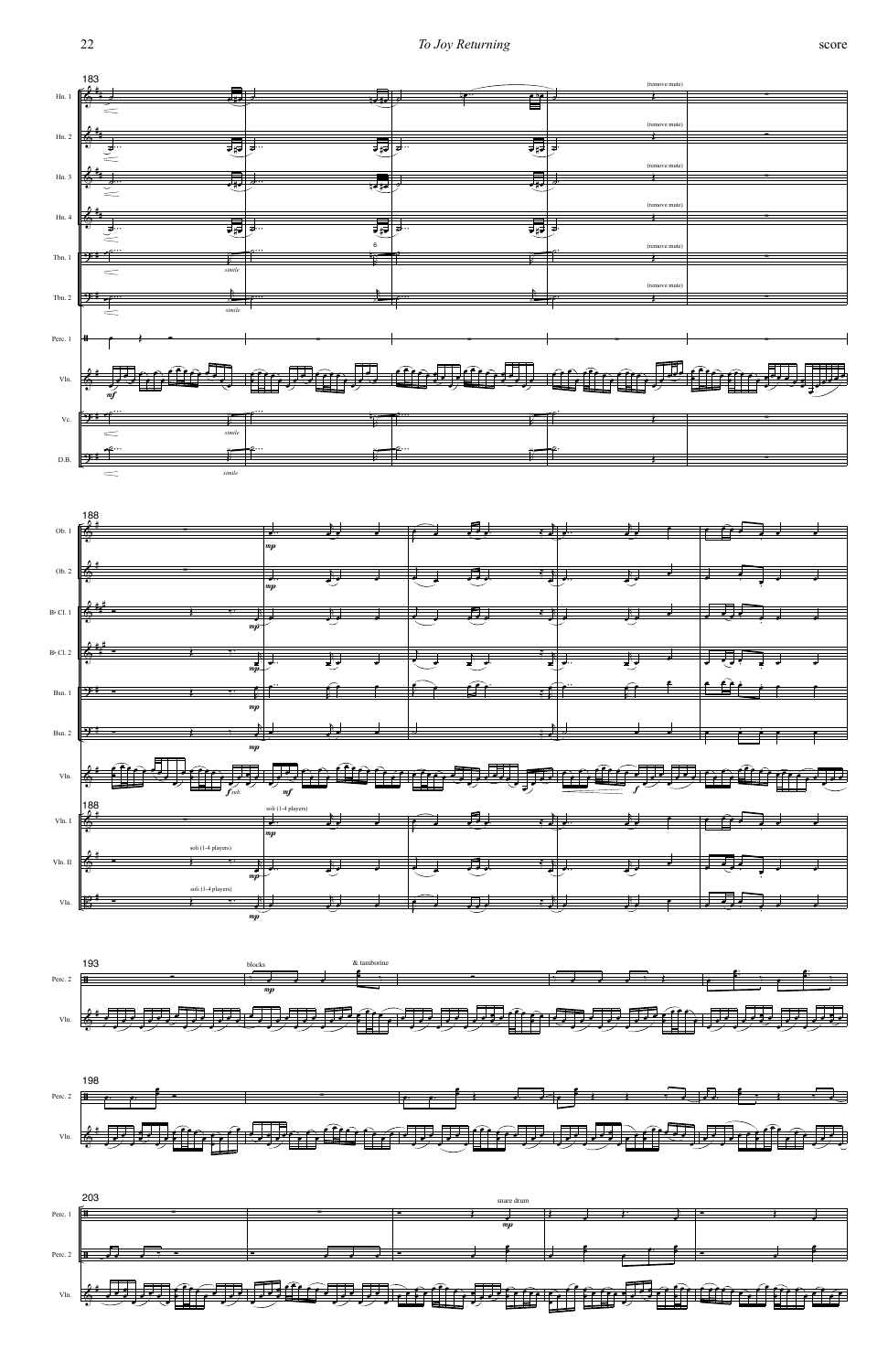![](_page_24_Figure_4.jpeg)

|                             |                        | $F1.1$ $F1.1$                 |                             |                                                                                                       |           |                      |           |                     |  |
|-----------------------------|------------------------|-------------------------------|-----------------------------|-------------------------------------------------------------------------------------------------------|-----------|----------------------|-----------|---------------------|--|
|                             | FI. 2 $\frac{2\pi}{3}$ |                               |                             |                                                                                                       |           |                      |           |                     |  |
| Ob. 1                       |                        |                               |                             | $\left  \begin{array}{cc} \frac{3}{2} & \frac{3}{2} \\ \frac{3}{2} & \frac{3}{2} \end{array} \right $ |           |                      |           |                     |  |
| Ob. 2 $\theta$              |                        |                               |                             | $\begin{array}{ c c c c c }\n\hline\n\end{array}$                                                     |           |                      |           |                     |  |
|                             |                        | $B \triangleright C1.1$       |                             |                                                                                                       |           |                      |           |                     |  |
|                             |                        | B > C1.2                      |                             | $\begin{array}{ c c c c c c }\n\hline\n\end{array}$                                                   |           |                      |           |                     |  |
| Bsn. 1 $\frac{1}{2}$        |                        |                               |                             |                                                                                                       |           |                      |           |                     |  |
| Bsn. 2 $\frac{1}{2}$        |                        |                               |                             |                                                                                                       |           |                      |           |                     |  |
| $\frac{208}{\frac{2}{10}}$  |                        |                               |                             |                                                                                                       |           |                      |           |                     |  |
| $\frac{1}{2}$ $\frac{1}{2}$ |                        |                               |                             | $\begin{array}{c c}\n\text{open} \\ \hline\n\end{array}$                                              |           |                      |           |                     |  |
|                             | $Hn.3$ $\frac{24}{10}$ |                               |                             | $\begin{array}{ c c c c }\n\hline & \text{open} & \text{per} & \text{per} \\ \hline\n\end{array}$     |           |                      |           |                     |  |
|                             | $Hn.4$ $\frac{24}{9}$  |                               |                             |                                                                                                       |           |                      |           |                     |  |
| $\mathrm{C}$ Tpt. 1         |                        |                               |                             |                                                                                                       |           |                      |           |                     |  |
| $\mathrm{C}$ Tpt. 2         |                        |                               |                             |                                                                                                       |           |                      |           |                     |  |
| Tbn. 1                      |                        |                               |                             |                                                                                                       |           |                      |           |                     |  |
| Tbn. 2                      |                        |                               |                             |                                                                                                       |           |                      |           |                     |  |
| B. Tbn.                     |                        | $\boldsymbol{pp}$<br>pp       |                             |                                                                                                       |           |                      |           |                     |  |
| Tuba                        |                        |                               |                             |                                                                                                       |           |                      |           |                     |  |
| Timp.                       |                        |                               |                             |                                                                                                       |           |                      |           |                     |  |
| Perc. 1                     |                        |                               | sus. cym. (med. hard)<br>pp |                                                                                                       |           |                      |           |                     |  |
| Perc. 2                     |                        |                               |                             |                                                                                                       | bass drum |                      |           |                     |  |
|                             |                        |                               |                             |                                                                                                       |           |                      |           |                     |  |
|                             |                        |                               |                             |                                                                                                       |           |                      |           |                     |  |
| Vln. I                      |                        |                               |                             |                                                                                                       |           |                      |           |                     |  |
| Vln. II                     |                        | tutti                         |                             |                                                                                                       |           |                      |           |                     |  |
| Vla.                        |                        | $\frac{\partial}{\partial p}$ |                             |                                                                                                       |           | $\geq$ $\geq$ $\geq$ | ∻<br>ደነደነ |                     |  |
| Vc.                         | $9 +$                  | $\boldsymbol{pp}$             |                             |                                                                                                       |           |                      |           |                     |  |
| D.B.                        | ∸)∺                    | $\boldsymbol{pp}$             | $\overline{\mathbf{o}}$     |                                                                                                       |           |                      |           | $f\hspace{-0.1cm}f$ |  |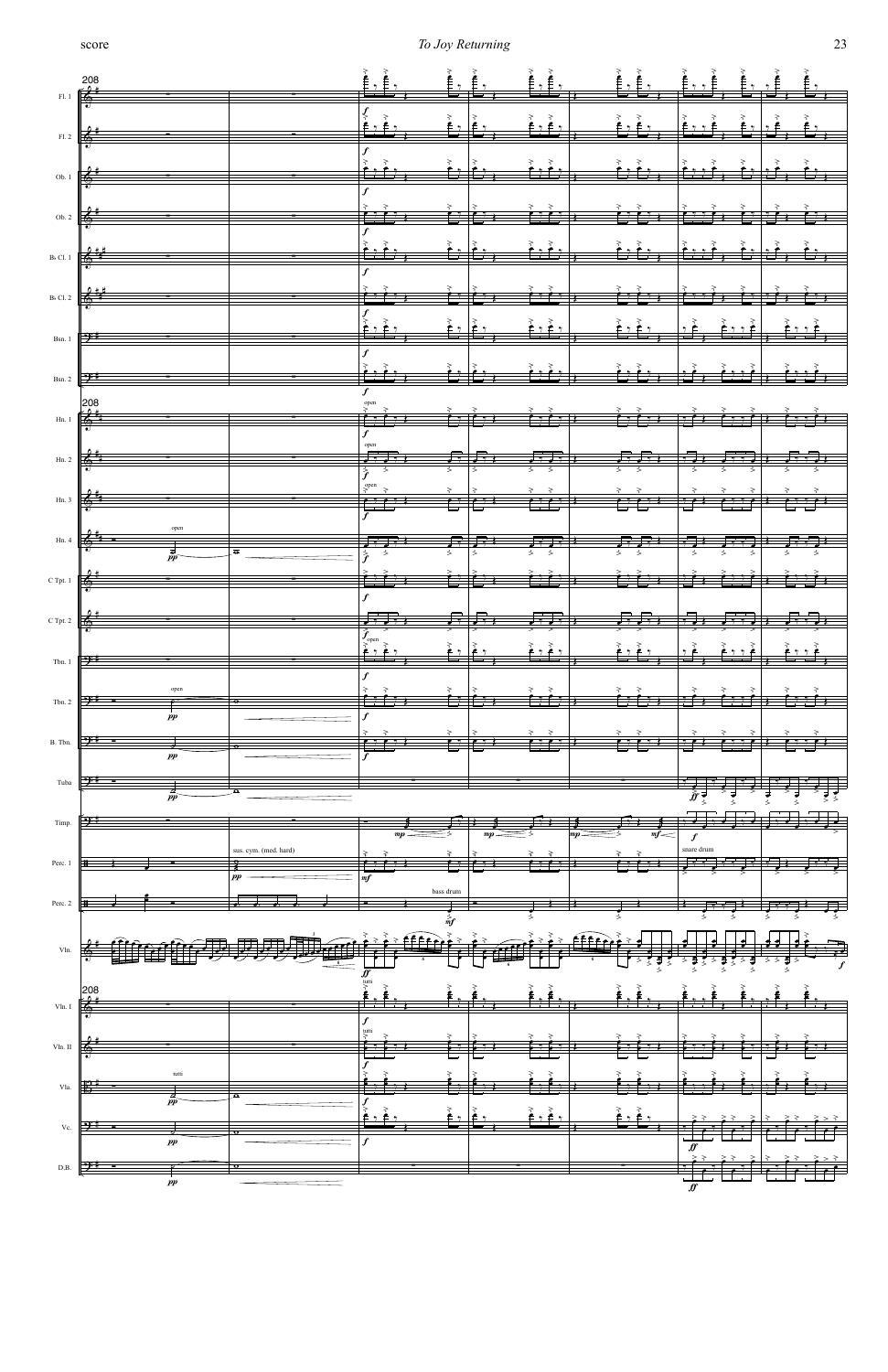score

![](_page_25_Figure_2.jpeg)

![](_page_25_Figure_3.jpeg)